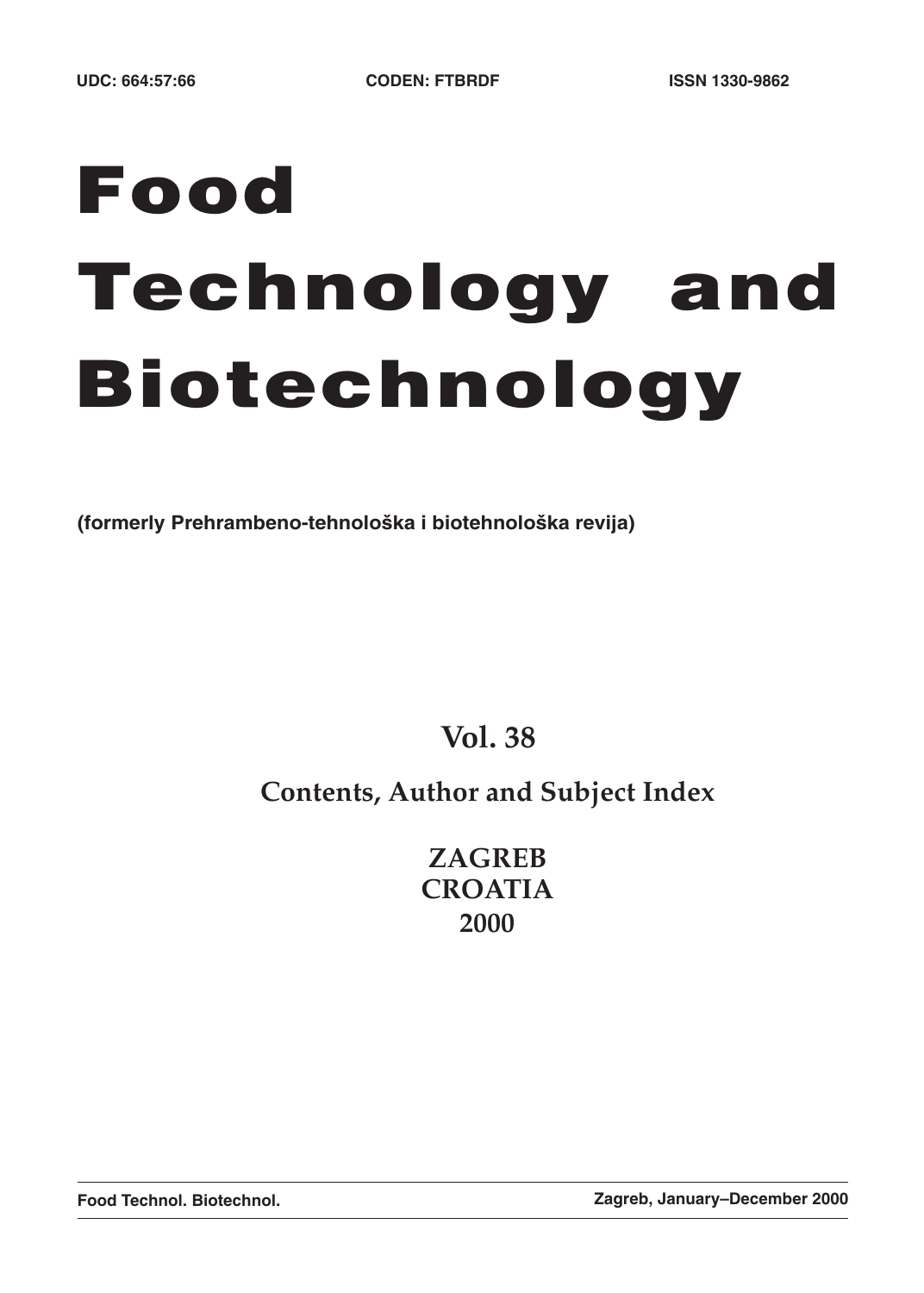# **CONTENTS**

# **ORIGINAL SCIENTIFIC PAPERS**

| Jadranka Lončarek and Jasna Sorić                                                                                                                                              |              |
|--------------------------------------------------------------------------------------------------------------------------------------------------------------------------------|--------------|
| Constitutive Expression and Inducibility of Plasminogen Activator In Mer Glioblastoma                                                                                          | $\mathbf{1}$ |
| Marko Dolinar, Andreja Mehle, Bojana Mozetič Francky, Ana Schweiger and Vito Turk<br>Endoproteolytic Pattern Observed During Refolding of a Human Exopeptidase Proenzyme,      | 5            |
| Bojana Boh, Damjan Hodžar, Danica Dolničar, Marin Berovič and Franc Pohleven                                                                                                   |              |
| Isolation and Quantification of Triterpenoid Acids from Ganoderma applanatum of Istrian Origin. . (1)                                                                          | 11           |
| Helena Albergaria, Luis C. Duarte, M. T. Amaral-Collaço and Francisco M. Gírio<br>Study of Saccharomyces uvarum CCMI 885 Physiology under Fed-Batch, Chemostat and             | 33           |
| Cristina Aguiar and Cândida Lucas                                                                                                                                              |              |
|                                                                                                                                                                                | 39           |
| Célia Quintas, Emília Lima-Costa and Maria C. Loureiro-Dias<br>The Effect of Ethanol on the Plasma Membrane Permeability of Spoilage Yeasts (1)                                | 47           |
| Javier Solorza-Feria                                                                                                                                                           |              |
|                                                                                                                                                                                | 99           |
| Bojana Bogovič Matijašić and Irena Rogelj                                                                                                                                      |              |
|                                                                                                                                                                                | 113          |
| Blaženka Kos, Jagoda Šušković, Jadranka Goreta and Srećko Matošić                                                                                                              |              |
| Effect of Protectors on Viability of Lactobacillus acidophilus M92 in Simulated                                                                                                | 121          |
| Graziella Montanari, Carlo Zambonelli, Luigi Grazia, Marzia Benevelli and Cristiana Chiavari                                                                                   |              |
|                                                                                                                                                                                | 129          |
| Karmen Godič Torkar and Sonja Smole Možina                                                                                                                                     |              |
| Differentiation of Bacillus cereus Isolates from Milk and Milk Products with Biochemical,                                                                                      | 135          |
| Nataša Fidler and Karl Salobir                                                                                                                                                 |              |
| Polyunsaturated Fatty Acid Composition of Human Colostrum Lipids in Slovenia:                                                                                                  | 149          |
| Sonja Durajlija Žinić, Miroslav Plohl and Vera Gamulin                                                                                                                         |              |
|                                                                                                                                                                                | 161          |
| Srećko Jelenić, Petar T. Mitrikeski, Dražena Papeš and Sibila Jelaska                                                                                                          |              |
|                                                                                                                                                                                | 167          |
| M. H. El-Katatny, W. Somitsch, K.-H. Robra, M. S. El-Katatny and G. M. Gübitz<br>Production of Chitinase and $\beta$ -1,3-glucanase by Trichoderma harzianum for Control       | 173          |
| Carla C. C. R. de Carvalho, Frederik van Keulen and M. Manuela R. da Fonseca                                                                                                   |              |
| Biotransformation of Limonene-1,2-epoxide to Limonene-1,2-diol by Rhodococcus erythropolis<br>Cells An Introductory Approach to Selective Hydrolysis and Product Separation 3) | 181          |
| Jasna Dovhanj, Ivančica Delaš, Fritz Paltauf and Milivoj Popović                                                                                                               | 187          |
| Marin Berovič, Marjana Rošelj and Mojmir Wondra                                                                                                                                |              |
| Possibilities of Redox Potential Regulation in Submerged Citric Acid Bioprocessing on                                                                                          | 193          |
| Stjepan Milardović, Zorana Grabarić and Božidar S. Grabarić                                                                                                                    |              |
|                                                                                                                                                                                | 203          |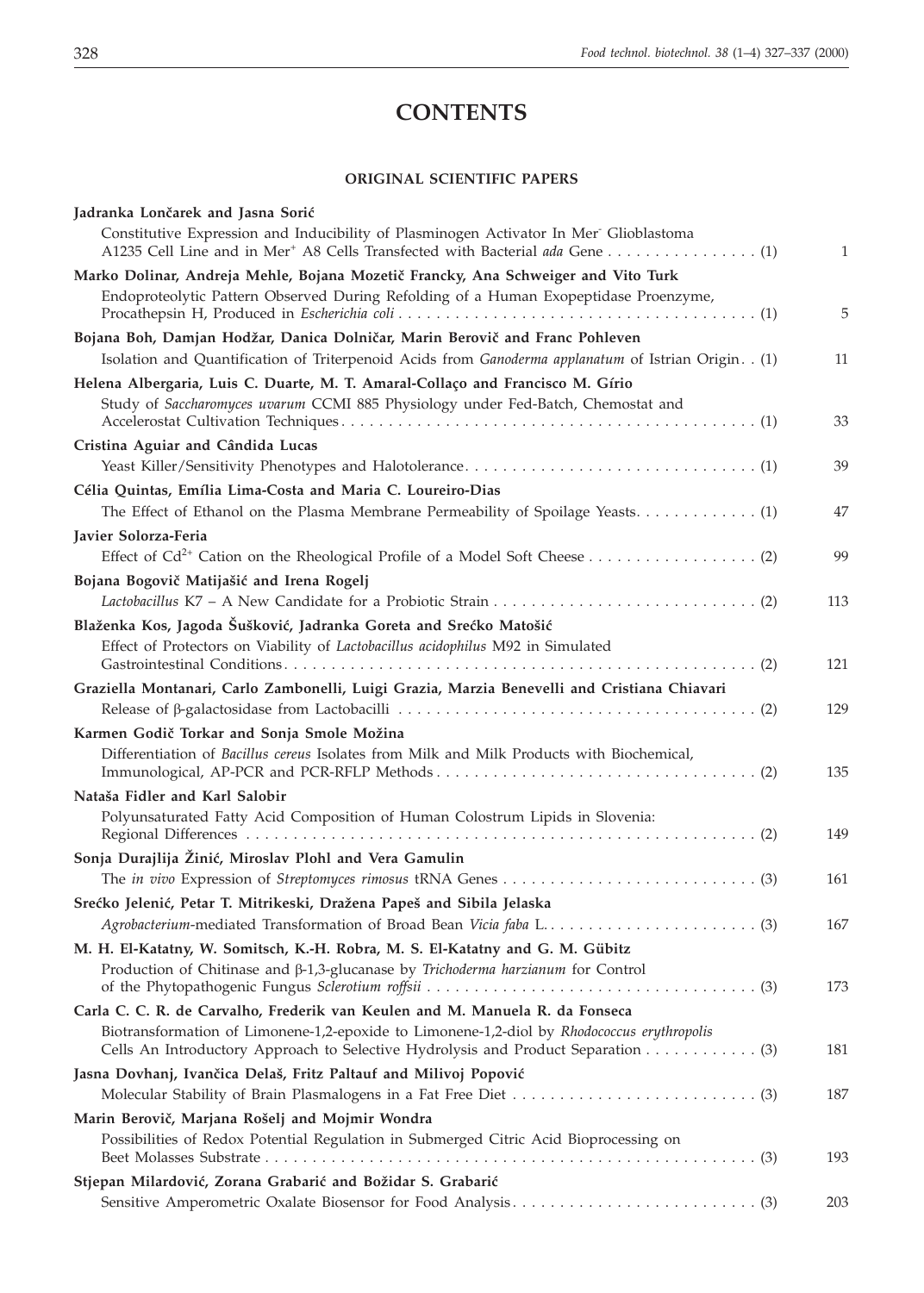| Željka Filipović-Kovačević, Laszlo Sipos and Felicita Briški                 |     |
|------------------------------------------------------------------------------|-----|
| Biosorption of Chromium, Copper, Nickel and Zinc Ions onto Fungal Pellets of |     |
|                                                                              | 211 |
| Irena Colić Barić, Romana Kajfež and Selma Cvijetić                          |     |
|                                                                              | 217 |
|                                                                              |     |

## **PRELIMINARY COMMUNICATIONS**

| Vesna Hegedušić, Zoran Herceg and Suzana Rimac                                       |    |
|--------------------------------------------------------------------------------------|----|
| Rheological Properties of Carboxymethylcellulose and Whey Model Solutions before     | 19 |
| Georgina Rodrigues and Célia Pais                                                    |    |
| The Influence of Acetic and Other Weak Carboxylic Acids on Growth and Cellular Death | 27 |

# **SCIENTIFIC NOTES**

| Angela Xufre, Fernanda Simões, Francisco Gírio, Alda Clemente and M. Teresa Amaral-Collaço     |     |
|------------------------------------------------------------------------------------------------|-----|
| Use of RAPD Analysis for Differentiation among Six Enological Saccharomyces spp. Strains (1)   | 53  |
| Hernâni Gerós, Maria-Manuel Azevedo and Fernanda Cássio                                        |     |
|                                                                                                | .59 |
| B. S. Ferreira, F. van Keulen and M. M. R. da Fonseca                                          |     |
| On-line Monitoring of Dissolved Gases Using Microporous Membrane Inlet and                     | 63  |
| Jožica Habijanič and Marin Berovič                                                             |     |
| The Relevance of Solid-state Substrate Moisturing on Ganoderma lucidum Biomass Cultivation (3) | 225 |

# **PLENARY LECTURE**

| Irena Rogelj |  |
|--------------|--|
|              |  |

#### **REVIEWS**

| Maruša Debeljak, Simona Sušnik, Tamara Miloševič-Berlič, Juan F. Medrano and Peter Dovč      |     |
|----------------------------------------------------------------------------------------------|-----|
|                                                                                              | 83  |
| Johann Buchberger and Peter Dovč                                                             |     |
|                                                                                              | 91  |
| Luc De Vuyst                                                                                 |     |
|                                                                                              | 105 |
| Horst Feldmann                                                                               |     |
| Gene Function and Expression: Four Years of the Post-genomic Era of Yeast 4)                 | 237 |
| Benjamin Piña                                                                                |     |
|                                                                                              | 253 |
| Juan Carlos Igual and Francisco Estruch                                                      |     |
|                                                                                              | 263 |
| <b>Francine Messenguy and Evelyne Dubois</b>                                                 |     |
| Regulation of Arginine Metabolism in <i>Saccharomyces cerevisiae</i> : a Network of Specific | 277 |
| Karin D. Breunig                                                                             |     |
|                                                                                              | 287 |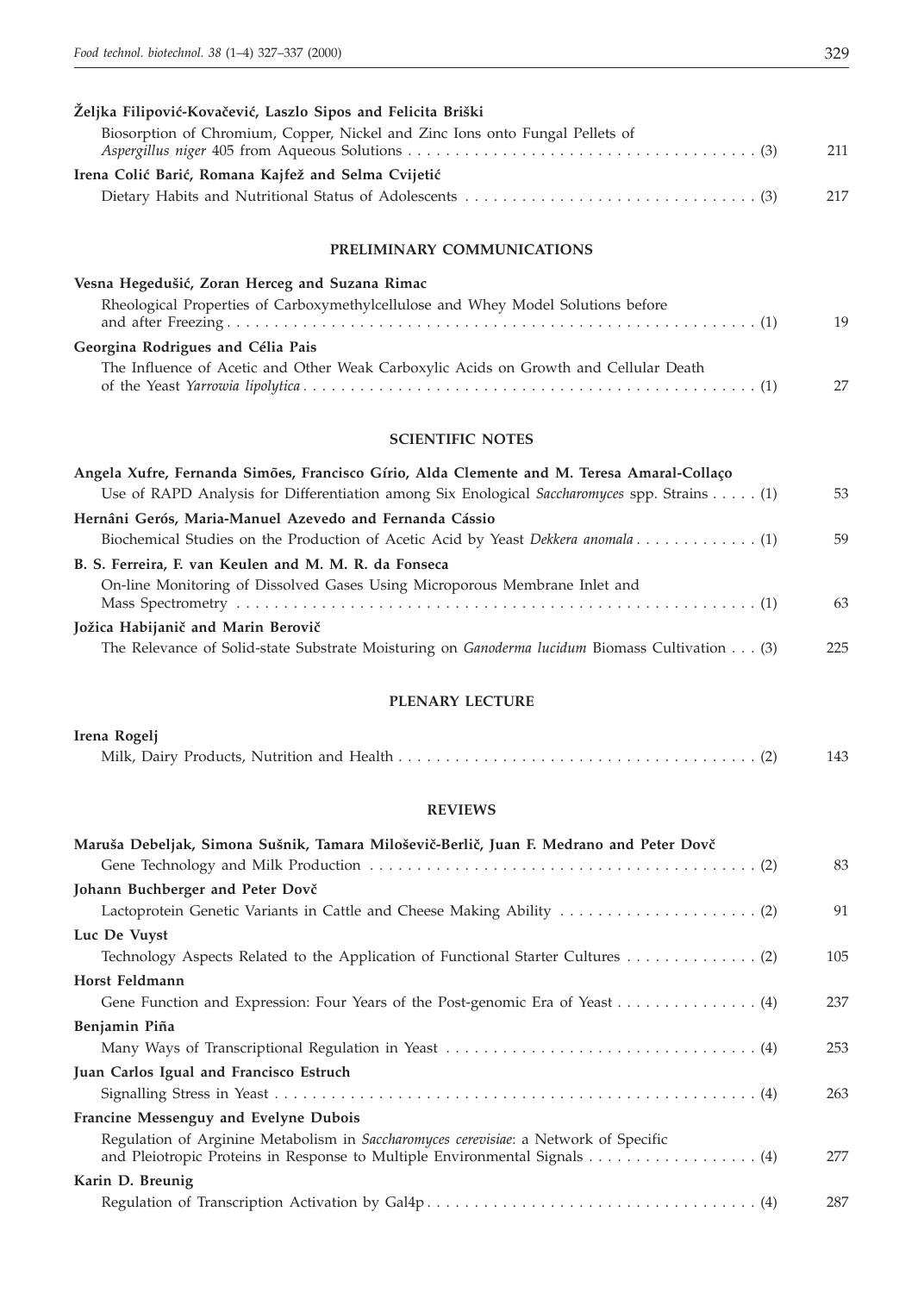| Philip D. Gregory, Slobodan Barbarić and Wolfram Hörz                                        |     |
|----------------------------------------------------------------------------------------------|-----|
| Transcriptional Control of Phosphate-regulated Genes in Yeast: The Role of Specific          | 295 |
| Sabrina Venditti, Glauco Di Stefano and Ernesto Di Mauro                                     |     |
|                                                                                              | 305 |
| Maria Vogelauer, Francesco Cioci, Licia Bordi and Giorgio Camilloni                          |     |
| In vivo studies of the Non-Transcribed Spacer Region of rDNA in Saccharomyces cerevisiae (4) | 315 |
| PROFESSIONAL PAPERS                                                                          |     |
| Heinke Wolter, Elizna Laing and Bennie C. Viljoen                                            |     |
|                                                                                              | 69  |
| W. D. F. Laubscher, B. C. Viljoen and J. Albertyn                                            |     |
|                                                                                              | 77  |
| Vesna Cerkvenik, Darinka Zdenka Doganoc and Jurij Jan                                        |     |
| Evidence of Some Trace Elements, Organochlorine Pesticides and PCBs in                       |     |
|                                                                                              | 155 |
| Quang D. Nguyen, Judit M. Rezessy-Szabó and Ágoston Hoschke                                  |     |
| Optimisation of Composition of Media for the Production of Amylolytic Enzymes                | 229 |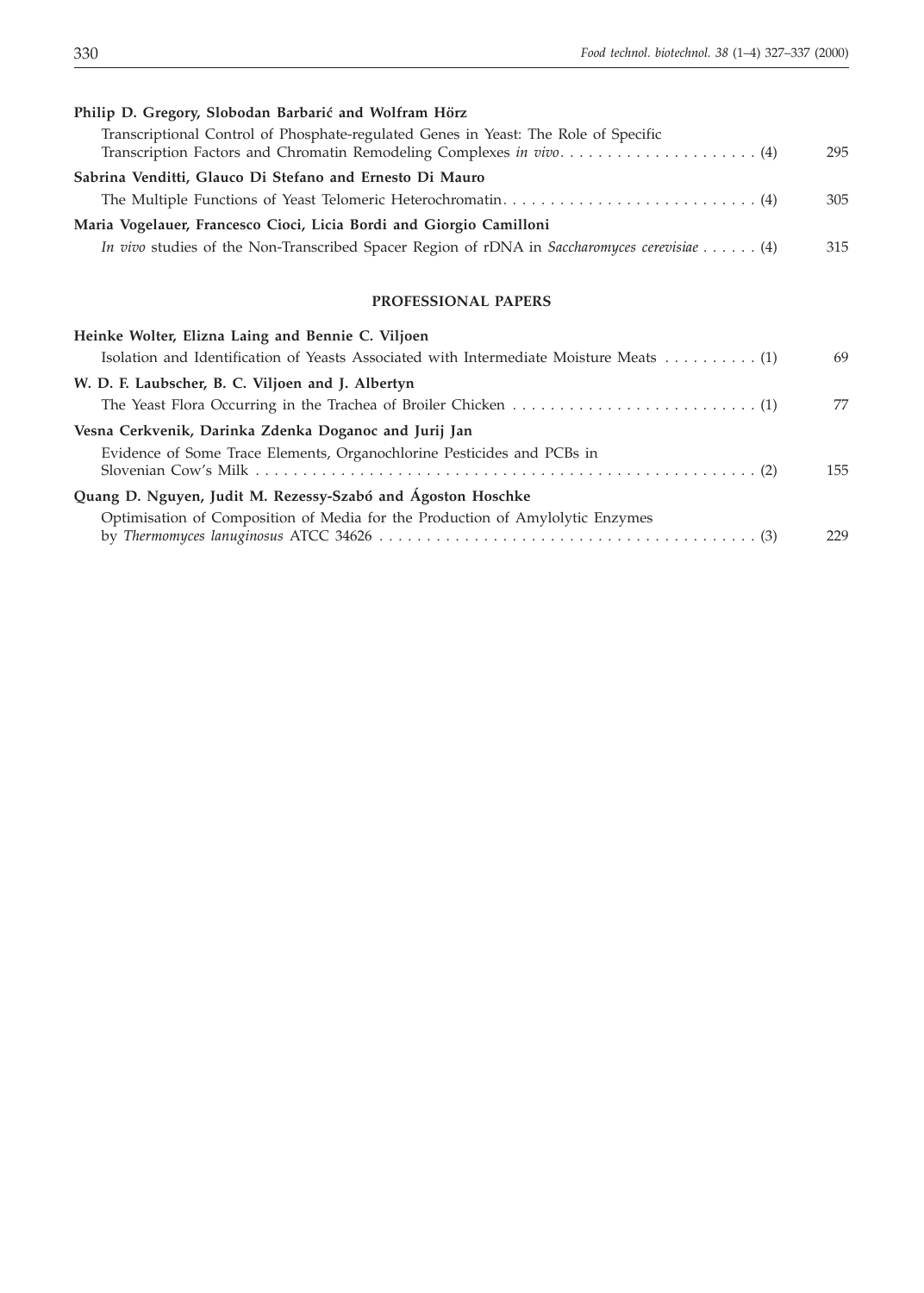# **AUTHOR INDEX**

| Aguiar, Cristina                                                                                                                                                  | (1)                         | 39         |
|-------------------------------------------------------------------------------------------------------------------------------------------------------------------|-----------------------------|------------|
| Albergaria, Helena                                                                                                                                                | (1)                         | 33         |
| Albertyn, J.                                                                                                                                                      | (1)                         | 77         |
| Amaral-Collaço, M. Teresa.                                                                                                                                        | (1)                         | 33,53      |
| Azevedo, Maria-Manuel.                                                                                                                                            | (1)                         | 59         |
|                                                                                                                                                                   |                             |            |
|                                                                                                                                                                   |                             | 295        |
| Barbarić, Slobodan                                                                                                                                                | (4)                         |            |
| Benevelli, Marzia                                                                                                                                                 | (2)                         | 129        |
| Berovič, Marin (1,3) 11,193,225                                                                                                                                   |                             |            |
| Bogovič Matijašić, Bojana                                                                                                                                         | (2)                         | 113        |
| Boh, Bojana                                                                                                                                                       | (1)                         | 11         |
| Bordi, Licia                                                                                                                                                      | (4)                         | 315        |
| Breunig, Karin D.                                                                                                                                                 | (4)                         | 287        |
| Briški, Felicita                                                                                                                                                  | (3)                         | 211        |
| Buchberger, Johann.                                                                                                                                               | (2)                         | 91         |
|                                                                                                                                                                   |                             |            |
|                                                                                                                                                                   |                             |            |
| Camilloni, Giorgio                                                                                                                                                | (4)                         | 315        |
| Cássio, Fernanda.                                                                                                                                                 | (1)                         | 59         |
| Cerkvenik, Vesna                                                                                                                                                  | (2)                         | 155        |
| Chiavari, Cristiana                                                                                                                                               | (2)                         | 129        |
| Cioci, Francesco                                                                                                                                                  | (4)                         | 315        |
| Clemente, Alda                                                                                                                                                    | (1)                         | 53         |
| Colić Barić, Irena                                                                                                                                                | (3)                         | 217        |
| Cvijetić, Selma.                                                                                                                                                  | (3)                         | 217        |
|                                                                                                                                                                   |                             |            |
|                                                                                                                                                                   |                             |            |
| da Fonseca, M. Manuela R. $\ldots$ . $(1,3)$                                                                                                                      |                             | 63,181     |
| de Carvalho, Carla C. C. R.                                                                                                                                       | (3)<br>$\mathbf{L}$         | 181        |
| De Vuyst, Luc. $\ldots$                                                                                                                                           | (2)<br>$\Box$               | 105        |
|                                                                                                                                                                   |                             |            |
|                                                                                                                                                                   | (2)                         | 83         |
| Debeljak, Maruša                                                                                                                                                  | (3)                         | 187        |
| Delaš, Ivančica.                                                                                                                                                  | (4)                         | 305        |
| Di Mauro, Ernesto                                                                                                                                                 |                             | 305        |
| Di Stefano, Glauco                                                                                                                                                | (4)<br>$\ddot{\phantom{0}}$ |            |
| Doganoc, Darinka Zdenka.                                                                                                                                          | (2)<br>$\ddot{\phantom{0}}$ | 155        |
| Dolinar, Marko                                                                                                                                                    | (1)                         | 5          |
| Dolničar, Danica                                                                                                                                                  | (1)                         | 11         |
| Dovč, Peter                                                                                                                                                       | (2)                         | 83,91      |
| Dovhanj, Jasna.                                                                                                                                                   | (3)                         | 187        |
| Duarte, Luis C. $\ldots$ $\ldots$ $\ldots$ $\ldots$                                                                                                               | (1)<br>$\mathcal{L}$        | 33         |
| Dubois, Evelyne                                                                                                                                                   | (4)                         | 277        |
| Durajlija Žinić, Sonja                                                                                                                                            | (3)                         | 161        |
|                                                                                                                                                                   |                             |            |
|                                                                                                                                                                   |                             |            |
| El-Katatny, M. H. $\ldots$ $\ldots$ $\ldots$ .                                                                                                                    | (3)                         | 173        |
| El-Katatny, M. S. $\ldots$ $\ldots$ $\ldots$ $\ldots$                                                                                                             | (3)                         | 173        |
| Estruch, Francisco.<br>$\sim$ $\sim$ $\sim$<br>$\mathbf{L} = \mathbf{L} \times \mathbf{L}$<br>$\ddot{\phantom{a}}$<br>$\ddot{\cdot}$<br>$\sim$                    | (4)                         | 263        |
|                                                                                                                                                                   |                             |            |
| Feldmann, Horst.                                                                                                                                                  | (4)                         | 237        |
| Ferreira, B. S.                                                                                                                                                   | (1)<br>$\ddot{\phantom{0}}$ | 63         |
| Fidler, Nataša                                                                                                                                                    | (2)                         | 149        |
| Filipović-Kovačević, Željka<br>$\mathcal{L}^{\mathcal{L}}$ .<br>$\mathbf{L}$                                                                                      | (3)<br>$\ddot{\phantom{0}}$ | 211        |
|                                                                                                                                                                   |                             |            |
|                                                                                                                                                                   |                             |            |
| Gamulin, Vera<br>$\Box$                                                                                                                                           | (3)                         | 161        |
| Gerós, Hernâni<br>$\mathbf{L}$                                                                                                                                    | (1)<br>$\ddot{\phantom{a}}$ | 59         |
| Gírio, Francisco M<br>$\ddot{\phantom{0}}$<br>$\mathbb{Z}^{\mathbb{Z}^2}$<br>$\mathbf{L}$<br>$\ddot{\phantom{a}}$<br>$\ddot{\phantom{0}}$<br>$\ddot{\phantom{a}}$ | (1)<br>$\ddot{\phantom{0}}$ | 33,53      |
| Godič Torkar, Karmen<br><b>Service</b> State<br>$\mathcal{L}^{\pm}$<br>$\mathcal{L}^{\pm}$<br>$\ddot{\phantom{0}}$                                                | (2)<br>$\ddot{\phantom{0}}$ | 135        |
| Goreta, Jadranka<br>$\sim$<br>$\ddot{\phantom{0}}$                                                                                                                | (2)<br>$\ddot{\phantom{0}}$ | 121        |
| Grabarić, Božidar S.<br>$\mathcal{L}^{\pm}$<br>$\ddot{\phantom{a}}$                                                                                               | (3)                         | 203        |
| Grabarić, Zorana<br>$\mathcal{L}^{\text{max}}$<br>Grazia, Luigi                                                                                                   | (3)<br>(2)                  | 203<br>129 |

| Gregory, Philip D. (4)<br>Gübitz, G. M.<br>(3)                                                   | 295<br>173 |
|--------------------------------------------------------------------------------------------------|------------|
| Habijanič, Jožica<br>(3)                                                                         | 225        |
| Hegedušić, Vesna<br>(1)                                                                          | 19         |
| Herceg, Zoran<br>(1)                                                                             | 19         |
| Hodžar, Damjan<br>(1)                                                                            | 11         |
| Hörz, Wolfram.<br>(4)                                                                            | 295        |
| Hoschke, Ágoston<br>(3)                                                                          | 229        |
|                                                                                                  |            |
| Igual, Juan Carlos<br>(4)                                                                        | 263        |
| Jan, Jurij<br>(2)                                                                                | 155        |
| Jelaska, Sibila<br>(3)                                                                           | 167        |
| Jelenić, Srećko<br>(3)                                                                           | 167        |
|                                                                                                  |            |
| (3)<br>Kajfež, Romana                                                                            | 217        |
| Kos, Blaženka<br>(2)                                                                             | 121        |
|                                                                                                  |            |
| Laing, Elizna<br>(1)                                                                             | 69         |
| Laubscher, W. D. F<br>(1)                                                                        | 77         |
| Lima-Costa, Emília.<br>(1)                                                                       | 47         |
| Lončarek, Jadranka.<br>(1)                                                                       | 1          |
| Loureiro-Dias, Maria C<br>(1)                                                                    | 47         |
| Lucas, Cândida<br>(1)                                                                            | 39         |
|                                                                                                  |            |
| Matošić, Srećko<br>(2)                                                                           | 121        |
| Medrano, Juan F. $\ldots$ $\ldots$ $\ldots$ $\ldots$<br>(2)                                      | 83         |
| Mehle, Andreja<br>(1)                                                                            | 5          |
| Messenguy, Francine<br>(4)                                                                       | 277        |
| Milardović, Stjepan.<br>(3)                                                                      | 203        |
| Miloševič-Berlič, Tamara<br>(2)                                                                  | 83         |
| Mitrikeski, Petar T<br>(3)                                                                       | 167        |
| Montanari, Graziella<br>(2)                                                                      | 129        |
| Mozetič Francky, Bojana<br>(1)                                                                   | 5          |
| Nguyen, Quang D. $\ldots$ $\ldots$ $\ldots$ $\ldots$<br>(3)                                      | 229        |
|                                                                                                  |            |
| Pais, Célia<br>$\cdots$ $\cdots$ $\cdots$ $(1)$<br>$\ddot{\phantom{a}}$                          | 27         |
| Paltauf, Fritz<br>(3)                                                                            | 187        |
| Papeš, Dražena<br>(3)                                                                            | 167        |
| Piña, Benjamin.<br>(4)<br>$\mathcal{L}^{\pm}$<br>and a state of the state of                     | 253        |
| Plohl, Miroslav<br>(3)<br>$\ddot{\phantom{a}}$                                                   | 161        |
| Pohleven, Franc<br>(1)<br>$\ddot{\phantom{0}}$                                                   | 11         |
| Popović, Milivoj $\cdots$ $\cdots$ $\cdots$<br>(3)<br>$\Box$                                     | 187        |
| Quintas, Célia<br>(1)<br>$\ddot{\phantom{0}}$                                                    | 47         |
| Rezessy-Szabó, Judit M<br>(3)                                                                    | 229        |
| Rimac, Suzana. $\ldots$ .<br>(1)                                                                 | 19         |
| Robra, K.-H<br>(3)<br>and a series of<br>$\mathcal{L}^{\text{max}}$<br>$\mathbf{L}^{\text{max}}$ | 173        |
| Rodrigues, Georgina<br>(1)<br>$\ddot{\phantom{0}}$                                               | 27         |
| Rogelj, Irena.<br>(2)<br>$\ddot{\phantom{0}}$                                                    | 113,143    |
| Rošelj, Marjana<br>(3)                                                                           | 193        |
|                                                                                                  |            |
| Salobir, Karl<br>(2)                                                                             | 149        |
| Schweiger, Ana<br>(1)<br>$\ddot{\phantom{0}}$                                                    | 5          |
| Simões, Fernanda<br>(1)<br>¥.                                                                    | 53         |
|                                                                                                  |            |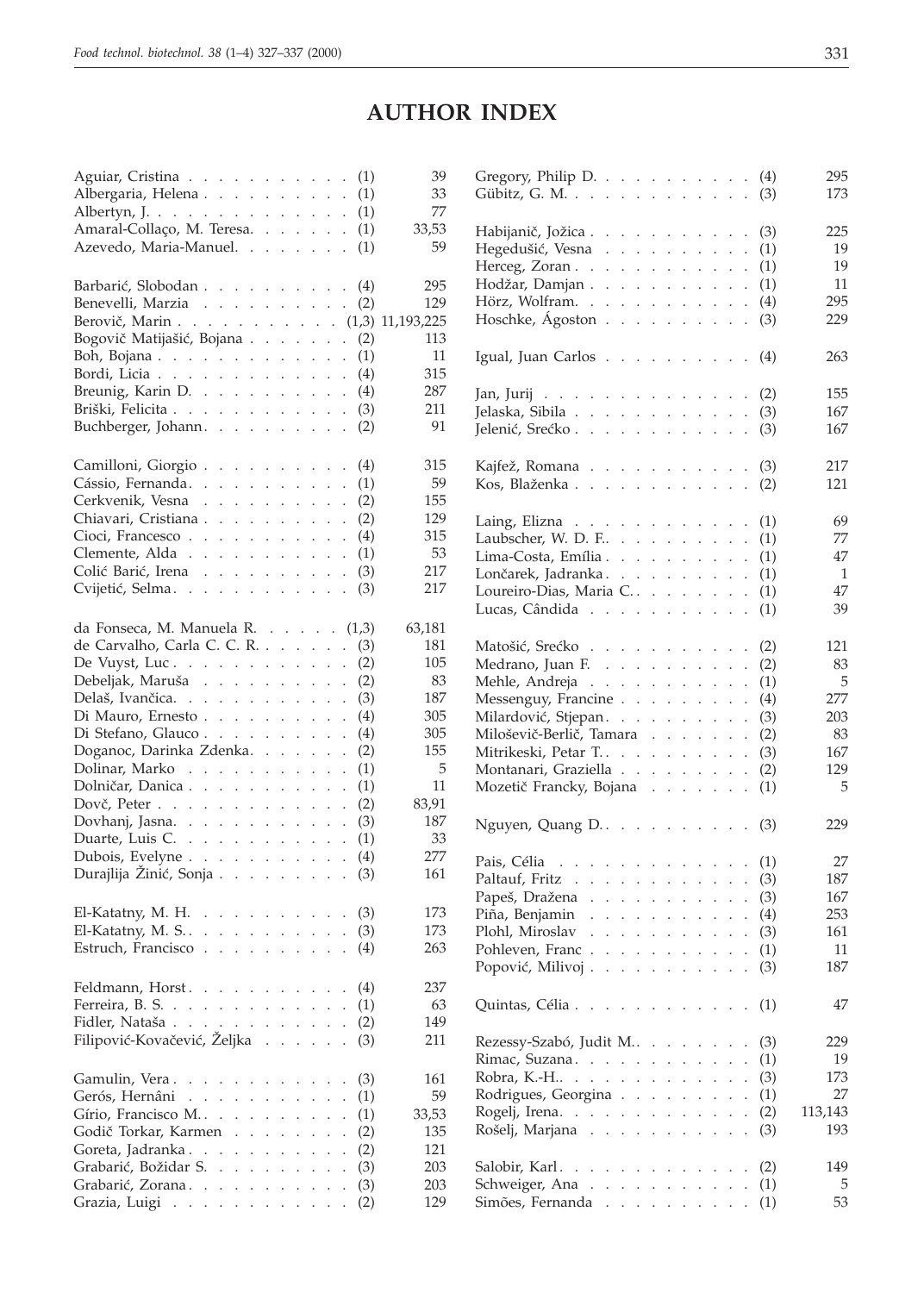| 211<br>Sipos, Laszlo $\ldots$ $\ldots$ $\ldots$ $\ldots$ $\ldots$ (3) | van Keulen,         |
|-----------------------------------------------------------------------|---------------------|
| 135<br>Smole Možina, Sonja (2)                                        | Venditti, Sabı      |
| Solorza-Feria, Javier (2)                                             | 99<br>Viljoen, Benn |
| 173<br>Somitsch, W. $\ldots$ (3)                                      | Vogelauer, M        |
| Sorić, Jasna $\ldots$ $\ldots$ $\ldots$ $\ldots$ $\ldots$ $(1)$       |                     |
| Sušnik, Simona $\ldots$ $\ldots$ $\ldots$ $\ldots$ $(2)$              | 83<br>Wolter, Heinl |
| Šušković, Jagoda (2)<br>121                                           | Wondra, Moj         |
| Turk, Vito. (1)                                                       | Xufre, Angela<br>5  |
|                                                                       | Zambonelli (        |

| van Keulen, Frederik $\ldots$ $\ldots$ $\ldots$ $(1,3)$          |  |  |  |  |  | 63,181 |
|------------------------------------------------------------------|--|--|--|--|--|--------|
| Venditti, Sabrina (4)                                            |  |  |  |  |  | 305    |
| Viljoen, Bennie C. $(1)$                                         |  |  |  |  |  | 69,77  |
| Vogelauer, Maria. (4)                                            |  |  |  |  |  | 315    |
| Wolter, Heinke. $\ldots$ $\ldots$ $\ldots$ $\ldots$ $\ldots$ (1) |  |  |  |  |  | 69     |
| Wondra, Mojmir $\ldots$ $\ldots$ $\ldots$ $\ldots$ $\ldots$ (3)  |  |  |  |  |  | 193    |
| Xufre, Angela $\ldots$ $\ldots$ $\ldots$ $\ldots$ $\ldots$ (1)   |  |  |  |  |  | 53     |
| Zambonelli, Carlo (2)                                            |  |  |  |  |  | 129    |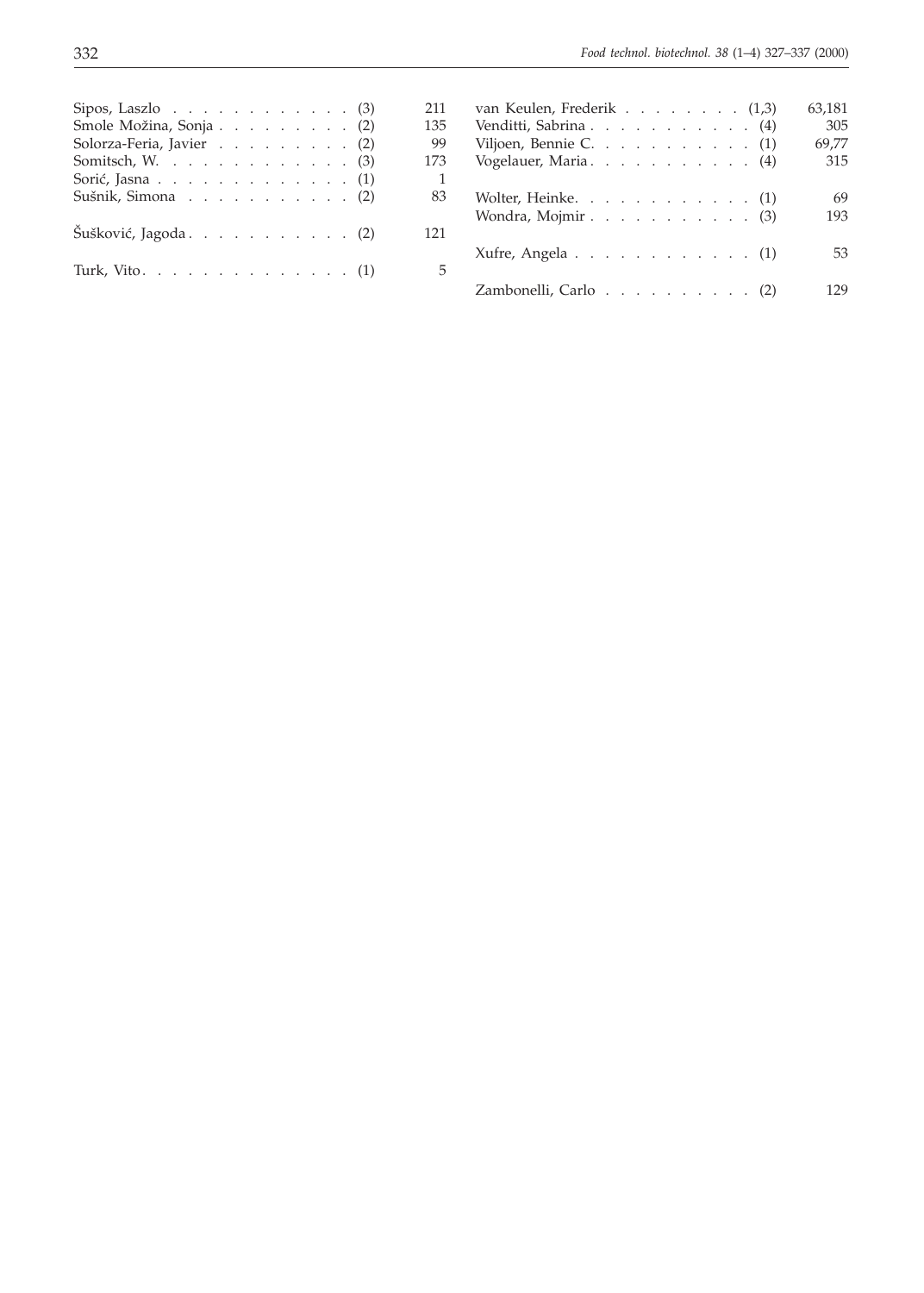# **SUBJECT INDEX**

#### **A**

accelerostat cultivation of *Saccharomyces uvarum*, 33 acetic acid production by *Dekkera anomala*, 59 acetyl-CoA synthetase activity in *Dekkera anomala*, 59 activators in transcriptional regulation, 253 adolescents dietary habits and nutritional status of, 217 ageing in yeast, 315 *Agrobacterium rhizogenes* transformation of broad bean *Vicia faba* L., 167 *Agrobacterium tumefaciens* transformation of broad bean *Vicia faba* L., 167 amperometric biosensor for food analysis, 203 with modified graphite electrode, 203 amylolytic enzymes production by *Thermomyces lanuginosus,* 229 optimization of composition of media for, 229 antagonism parasitism, 173 ARDRA (amplified ribosomal DNA restriction analysis) for wine yeast identification, 53 arginine metabolism in yeast, 277 nitrogen control of, 277 *Aspergillus niger* 405 biosorption of heavy metals onto fungal pellets of, 203 autolysis of lactic acid bacteria, 129 --amilase production by *Thermomyces lanuginosus*, 229  $\alpha$ -HCH in Slovenian cow's milk, 155

# **B**

*Bacillus cereus* enterotoxin synthesis in, 135 isolated from milk and milk products, 135 strains differentiation by genotyping and biotyping, 135 bacteriocins produced by lactic acid bacteria, 105, 113 as natural food preservatives, 105

biosorption of heavy metals onto *Aspergillus niger*, 203 biotransformation of terpenes, 181 biotyping in differentiation of *B. cereus*, 135 bovine lactoproteins genetic variants of, 83, 91 broiler chicken yeast flora occurring in, 77 -1,3-glucanase growth inhibition of *Sclerotium rolfsii* by, 173 -galactosidase release from lactobacilli, 135

# **C**

carboxylic acids toxicity of, 27 carboxymethylcelluloses rheological properties of, 19 cathepsin H procathepsin H produced in *Escherichia coli*, 5 cell integrity 263 cell death caused by weak carboxylic acids, 27 cheese rheological profile of model soft cheese, 99 cheese making ability influence of lactoprotein genetic variants on, 91 chemostat cultivation of *Saccharomyces uvarum*, 33 chitinase growth inhibition of *Sclerotium rolfsii* by, 173 chromatin mediated transcriptional silencing, 315 remodelling, 253 repression of *PHO5* and *PHO8* genes transcription by, 295 citric acid submerged bioprocessing on beet molasses substrate, 193 *Clostridium tyrobutyricum* growth inhibition by *Lactobacillus* K7, 113 co-activators in transcriptional regulation, 253 cow's milk trace elements in, 155 organochlorine pesticides in, 155

PCBs in, 155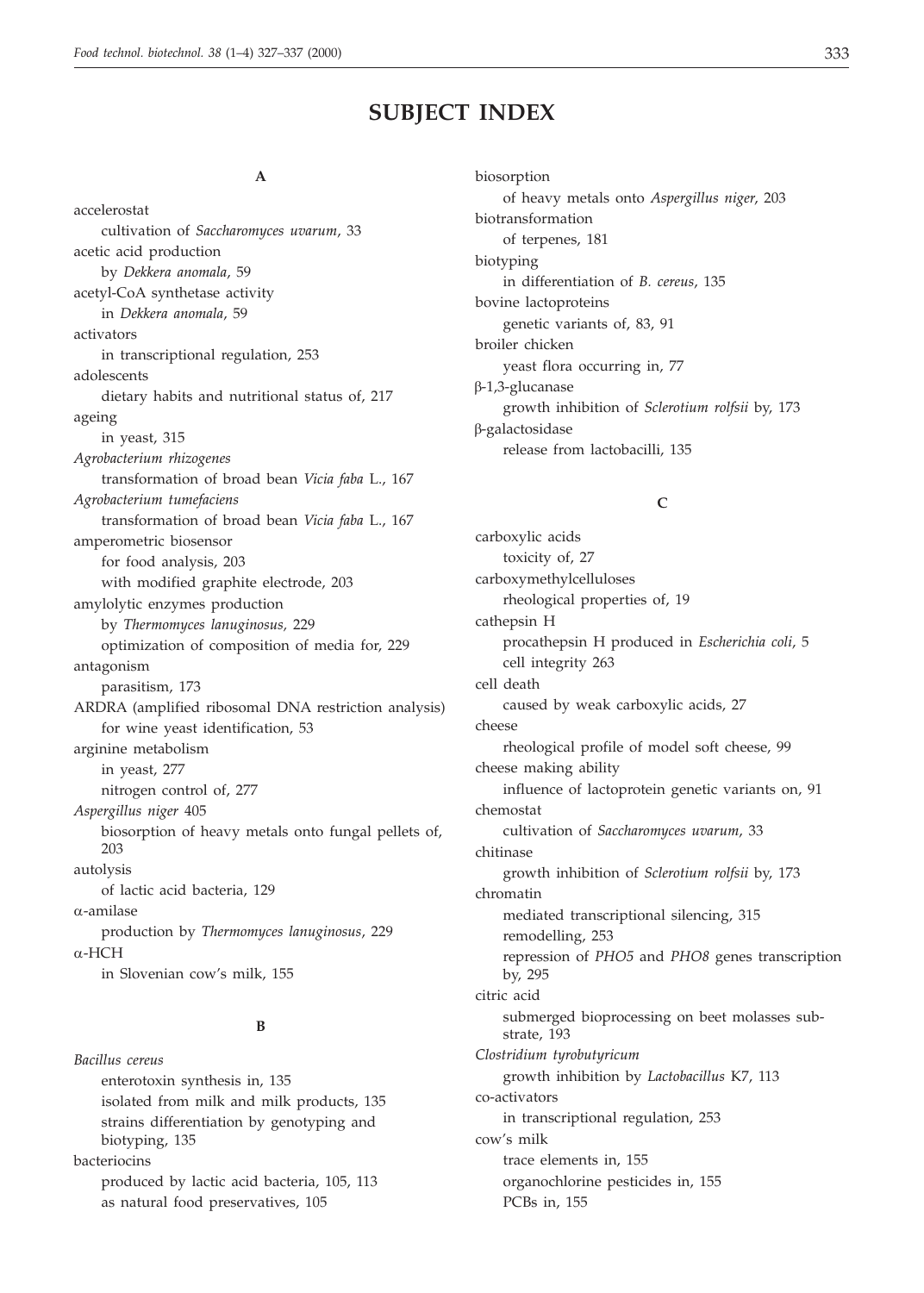**DDT** 

critical specific growth rate of Saccharomyces uvarum, 33

#### **D**

in Slovenian cow's milk, 155 *Debaroyomyces hansenii* from intermediate moisture meats, 69 effect of ethanol on its plasma membrane permeability, 47 *Dekkera anomala* acetic acid production by, 59 acetyl-CoA synthetase activity in, 59 DNA fingerprinting for wine yeast identification, 53 DNA technology in milk composition and production, 83, 91 DNA topoisomerase I in *Saccharomyces cerevisiae*, 315

## **E**

endopeptidase activity in *Escherichia coli*, 5 enterotoxigenity of *Bacillus cereus*, 135 *Escherichia coli* recombinant human procathepsin H in, 5 exopeptidase activity of cathepsin H, 5 exopolysaccharides produced by lactic acid bacteria, 105 as natural texturisers, 105 expression of lactoprotein genes, 83 of tRNA genes of *Streptomyces rimosus*, 161 of genes in yeast, 237

# **F**

fat-free diet molecular stability of brain plasmalogens in, 187 fed-batch fermentation with *Saccharomyces uvarum*, 33 fermentation monitoring of dissolved gases by mass spectrometry, 63 fermented milk drinks as functional food, 143 application of prebiotics in, 105 application of probiotics in, 105 anticarcinogenic properties of, 143 food analysis

by sensitive amperometric oxalate biosensor, 203 food preservatives antimicrobial proteins (bacteriocins) as, 105 food spoilage yeasts *Debaroyomyces hansenii*, 47 *Pichia* sp., 47 *Saccharomyces cerevisiae*, 47 *Zygosaccharomyces bailii*, 47 freezing effect on rheological properties of carboxymethylcelluloses and whey proteins, 19 functional food health promoting properties of, 105, 143

# **G**

Gal4p activation domain in yeast, 287 ganoderenic acids extraction, isolation and quantification of, from *Ganoderma applanatum*, 11 ganoderic acids extraction, isolation and quantification of, from *Ganoderma applanatum*, 11 *Ganoderma applanatum* isolation and quantification of triterpenoid acids from, 11 *Ganoderma lucidum* solid-state cultivation of, 225 polysaccharide production by, 225 gene expression in *Streptomyces rimosus*, 161 in *Saccharomyces cerevisiae*, 237 gene function in *Saccharomyces cerevisiae*, 237 gene regulation in *Saccharomyces cerevisiae*, 237 genetic transformation of broad bean with *Agrobacterium*, 167 genomics of *Saccharomyces cerevisiae*, 237 genotyping in differentiation of *Bacillus cereus*, 135 glioblastoma A1235 alkylation repair deficient (Mer<sup>-</sup> phenotype) cells, 1 expression and inducibility of plasminogen activator in, 1 glucoamylase production by *Thermomyces lanuginosus*, 229 graphite electrode in amperometric oxalate biosensor, 203 modified with nickel, iron and ruthenium hexacyanometallate, 203 growth hormone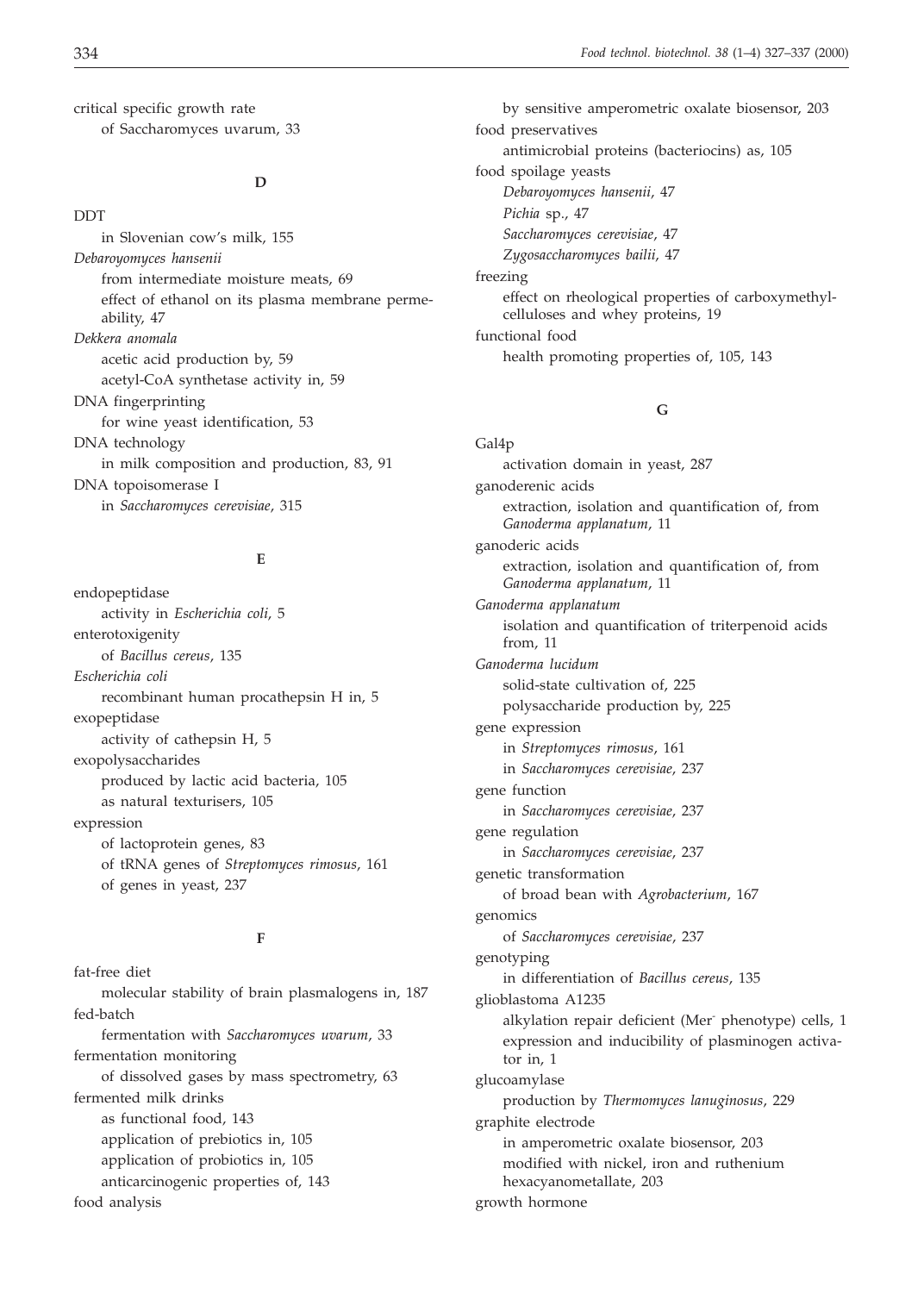from bovine, 83 application in milk production, 83

#### **H**

halotolerance of yeasts, 39 health role of milk and dairy products in, 143 heavy metals biosorption onto fungal pellets of *Aspergillus niger*, 203 heterochromatin histone acetyation, 253 of yeast telomeres, 305 human colostrum long-chain polyunsaturated fatty acids in, 149

# **I**

intermediate moisture meats chemical and physical composition of, 69 yeasts isolation and identification from, 69 intestinal flora of broiler chickens, 77 ionic cadmium addition influence on rheological profile of model soft cheese, 99

# **K**

killer activity of yeasts, 39 *Kluyveromyces lactis* regulation of transcription activation by Gal4p, 287

#### **L**

lactic acid bacteria as probiotics, 105, 113, 121 as starter cultures, 105 autolysis of, 129 bacteriocins production with, 105, 113 exopolysaccharides production with, 105 metabolic properties of, 105, 113 nutritional requirements of, 105, 113 -galactosidase activity of, 129 *Lactobacillus acidophilus* ATCC4356, 113 *Lactobacillus acidophilus* M92 probiotic properties of, 121 survival in simulated gastrointestinal conditions, 121

*Lactobacillus* K7 bacteriocin production by, 113 probiotic properties of, 113 lactoprotein genes expression of, 83 genetic variants of, 91 molecular characterisation of, 83 limonene epoxide hydrolase from *Rhodococcus erythropolis* DCL14, 181 limonene-1,2-diol production of, by biotransformation of limonene-1,2-epoxide, 181 limonene-1,2-epoxide biotransformation of, to limonene-1,2-diol, 181 lindane in Slovenian cow's milk, 155 long-chain polyunsaturated fatty acids in human colostrum, 149

#### **M**

mass spectrometry on-line monitoring of fermentation, 63 use of microporous hydrophobic hollow in, 63 Mer phenotype Mer<sup>+</sup> A8 cells, 1 Mer- A1235 glioblastoma cells, 1 metal aqueous solutions biosorption of heavy metals onto *Aspergillus niger*, 203 microporous hydrophobic hollow fibres use in mass spectrometry, 63 milk composition manipulation by DNA technology, 83, 91 milk production DNA technology in practice of animal breeding, 83 milk protein genes new genetic variants of, 83, 91 regulation of its expression, 83 MNNG (N-methyl-N'-nitro-N-nitrosoguanidin) induction of *upa* mRNA, 1 moisture content in solid state cultivation of *Ganoderma lucidum*, 225 molasses for submerged citric acid bioprocessing, 193

## **N**

nitrogen control in arginine metabolism of yeast, nutrition habits and nutritional status of adolescents, 217 role of milk and dairy products in, 143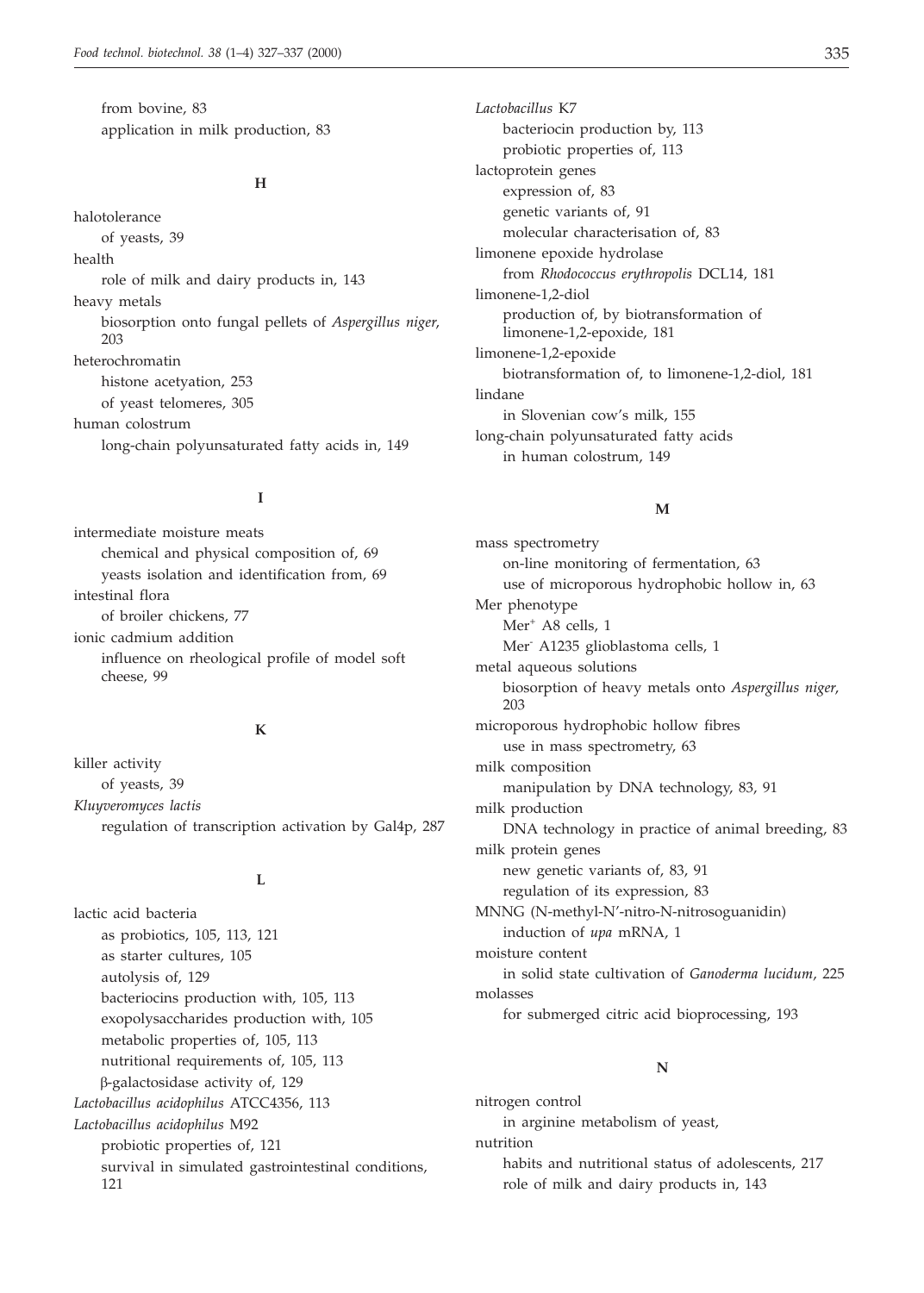#### **O**

organochlorine pesticides in Slovenian cow's milk, 155 oxalate determination in foodstuff by amperometric bio-

sensor, 203 oxalate oxidase imobilised on graphite electrode in oxalate biosensor, 203

# **P**

parasitism of *Trichoderma harzianum* on *Sclerotium rolfsii*, 173 peroxidase activity of tumorous calli, 167 *Pichia* sp. effect of ethanol on its plasma membrane permeability, 47 plasma membrane permeability effect of ethanol on, in food spoilage yeasts, 47 plasmalogens molecular stability in a fat free diet, 187 polychlorinated biphenyls in Slovenian cow's milk, 155 prebiotics application in fermented milk drinks, 105 probiotics selection criteria, 113, 121 application in fermented milk drinks, 105 *Bifidobacterium* spp. as probiotic strain, 105 *Lactobacillus acidophilus* as probiotic strain, 105, 121 large scale production of, 105 metabolic properties of, 105 viability and stability of, 105, 121 promoter of tRNA genes of *S. rimosus*, 161 in yeast, 253 proteomics of *Saccharomyces cerevisiae*, 237 proton influx effect of ethanol on, in food spoilage yeasts, 47

# **Q**

QTL (quantitative trait loci) effect on milk traits, 83

# **R**

RAPD (random amplified polymorphic DNA assay) for wine yeast identification, 53 redox potential regulation

influence on submerged citric acid bioprocessing, 193 Response Surface Method (RSM) for optimisation of composition of media for enzyme production, 229 rheological properties of whey proteins, 19 of carboxymethylcelluloses, 19 of stretchable cheese, 99 *Rhodococcus erythropolis* DCL14 limonene epoxide hydrolase activity, 181

# **S**

*Saccharomyces cerevisiae* arginine metabolic genes in, 277 ageing, 315 DNA topoisomerase I, 315 effect of ethanol on its plasma membrane permeability, 47 gene function and expression, 237 gene regulation, 295 genomics, 237 identification by molecular typing techniques, 53 proteomics, 237 rDNA in, 315 silencing in, 305 stress-activated signal pathways, 263 telomeric heterochromatin in, 305 transcriptional regulation, 295 *PHO5* and *PHO8* genes in, 295 regulation of transcription activation by Gal4p, 287 *Saccharomyces uvarum* accelerostat cultivation of, 33 chemostat culture, 33 critical specific growth rate of, 33 fed-batch fermentation with, 33 *Sclerotium rolfsii* growth inhibition by *Trichoderma harzianum*, 173 signal transduction pathways in yeasts, 263 signalling stress in yeasts, 263 silencing in yeasts, 305 simulated gastrointestinal conditions survival of *Lactobacillus acidophilus* in, 121 S-layer in *Lactobacillus acidophillus* ATCC4356, 113 solid state cultivation moisture content in, 225 of *Ganoderma lucidum*, 225 starter cultures for fermented milk drinks, 105